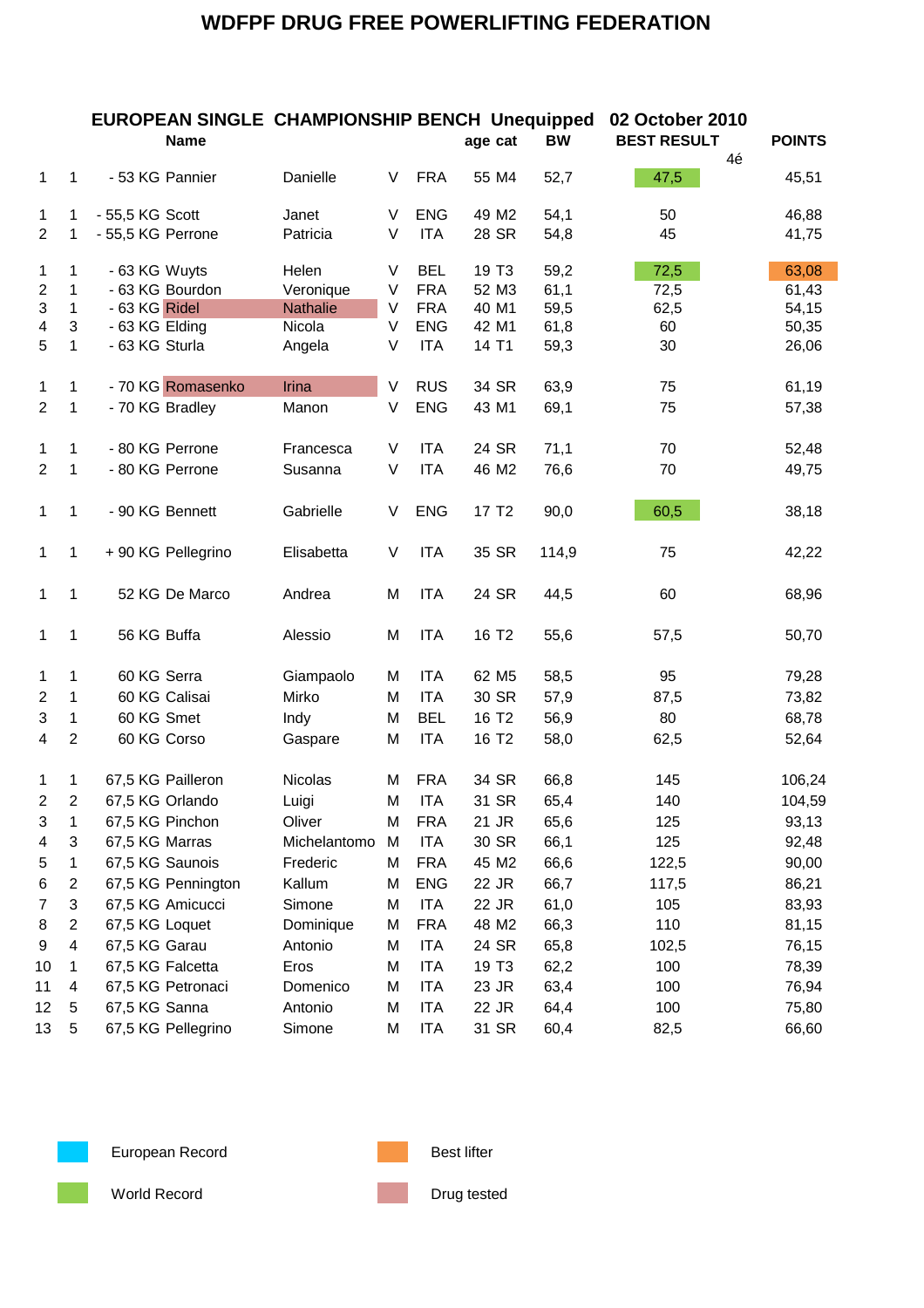## **EUROPEAN SINGLE CHAMPIONSHIP BENCH Unequipped 02 October 2010**

|                |                | Name               |                |   |            | age cat           | <b>BW</b> | <b>BEST RESULT</b> | <b>POINTS</b> |
|----------------|----------------|--------------------|----------------|---|------------|-------------------|-----------|--------------------|---------------|
|                |                |                    |                |   |            |                   |           | 4é                 |               |
| 1              | 1              | 75 KG Cadieu       | Emmanuel       | M | <b>FRA</b> | 41 M1             | 74,3      | 142,5              | 95,39         |
| $\overline{c}$ | 1              | 75 KG Cusumano     | Cyrille        | М | <b>FRA</b> | 39 SR             | 73,6      | 130                | 87,69         |
| 3              | 1              | 75 KG Ridel        | Pascal         | M | <b>FRA</b> | 48 M2             | 71,5      | 122,5              | 84,60         |
| 4              | 1              | 75 KG De Laporte   | Daniel         | M | <b>FRA</b> | 62 M <sub>5</sub> | 74,9      | 120<br>123         | 79,82         |
| 5              | 1              | 75 KG Bizon        | Pascal         | M | <b>FRA</b> | 52 M3             | 73,8      | 117,5              | 79,08         |
| 6              | 1              | 75 KG Polese       | llio           | M | <b>ITA</b> | 68 M6             | 73,5      | 112,5              | 75,96         |
| $\overline{7}$ | $\overline{2}$ | 75 KG Provenzanu   | Toma           | M | <b>ITA</b> | 33 SR             | 71,1      | 100                | 69,39         |
| 1              | 1              | 82,5 KG Kramer     | Pawel          | М | <b>ENG</b> | 33 SR             | 80,5      | 175                | 110,27        |
| $\overline{c}$ | $\mathbf{1}$   | 82,5 KG Pyrogov    | legor          | M | <b>UKR</b> | 23 JR             | 82,3      | 165                | 102,35        |
| 3              | $\overline{2}$ | 82,5 KG Craffe     | Xavier         | M | <b>FRA</b> | 29 SR             | 82,3      | 155                | 96,15         |
| 4              | $\overline{2}$ | 82,5 KG Sarcuilla  | Marco          | M | <b>ITA</b> | 22 JR             | 78,2      | 145                | 93,32         |
| 5              | 3              | 82,5 KG Cahours    | Frank          | M | <b>FRA</b> | 32 SR             | 81,9      | 145                | 90,25         |
| 6              | 4              | 82,5 KG Prevot     | Jerome         | M | <b>FRA</b> | 36 SR             | 82,1      | 145                | 90,10         |
| 7              | 1              | 82,5 KG Kogan      | Andrey         | M | <b>RUS</b> | 48 M2             | 79,2      | 142,5              | 90,86         |
| 8              | 5              | 82,5 KG Macaluso   | Paolo          | M | <b>ITA</b> | 38 SR             | 79,8      | 140                | 88,77         |
| 9              | 6              | 82,5 KG Denecker   | Remi           | M | <b>FRA</b> | 24 SR             | 81,7      | 140                | 87,29         |
| 10             | $\overline{2}$ | 82,5 KG Linnett    | Peter          | M | <b>ENG</b> | 46 M2             | 79,8      | 135                | 85,60         |
| 11             | 1              | 82,5 KG Gris       | Patrick        | М | <b>FRA</b> | 58 M4             | 80,4      | 132,5              | 83,57         |
| 12             | $\overline{7}$ | 82,5 KG Mula       | Herman         | M | <b>MAL</b> | 28 SR             | 78,4      | 127,5              | 81,91         |
| 13             | $\mathbf{1}$   | 82,5 KG Hilaire    | Raynald        | M | <b>FRA</b> | 52 M3             | 80,0      | 127,5              | 80,69         |
| 14             | $\mathbf{1}$   | 82,5 KG Sinclair   | Ashley         | M | <b>ENG</b> | 60 M <sub>5</sub> | 81,4      | 125                | 78,14         |
| 15             | $\overline{2}$ | 82,5 KG Marie      | Jean-Philippe  | M | <b>FRA</b> | 55 M4             | 82,0      | 120                | 74,63         |
| 16             | $\overline{2}$ | 82,5 KG Lenormand  | Marcel         | M | <b>FRA</b> | 64 M <sub>5</sub> | 80,0      | 115                | 72,78         |
| 17             | $\mathbf{1}$   | 82,5 KG Laving     | Pierre         | M | <b>FRA</b> | 75 M8             | 81,7      | 106                | 66,09         |
| 18             | $\mathbf{1}$   | 82,5 KG Ambrosino  | Davide         | M | <b>ITA</b> | 15 T1             | 77,6      | 87,5               | 56,64         |
| 19             | $\mathbf{1}$   | 82,5 KG Elmore     | Gren           | M | <b>ENG</b> | 84 M9             | 77,7      | 75                 | 48,50         |
| 1              | 1              | 90 KG Ivanchenko   | Igor           | M | <b>UKR</b> | 35 SR             | 89,2      | 187,5              | 110,34        |
| $\overline{c}$ | $\overline{2}$ | 90 KG Servotte     | Geoffroy       | M | <b>BEL</b> | 30 SR             | 89,0      | 182,5              | 107,55        |
| 3              | $\mathbf{1}$   | 90 KG Mulin        | Nicola         | M | <b>RUS</b> | 46 M2             | 88,1      | 175                | 103,78        |
| 4              | 1              | 90 KG Orlando      | Cosimo         | M | <b>ITA</b> | 54 M3             | 89,2      | 165                | 97,10         |
| 5              | 3              | 90 KG Couchy       | Wilfried       | м | <b>FRA</b> | 30 SR             | 87,4      | 160                | 95,36         |
| 6              | 4              | 90 KG Abderrhamane | Yahia          | M | <b>FRA</b> | 30 SR             | 85,9      | 157,5              | 94,93         |
| 7              | 5              | 90 KG Maksymczuk   | Jan            | M | <b>ENG</b> | 38 SR             | 87,4      | 157,5              | 93,87         |
| 8              | 1              | 90 KG Seydou       | Younick        | М | <b>FRA</b> | 41 M1             | 88,2      | 152,5              | 90,37         |
| 9              | 6              | 90 KG Spiteri      | Josef          | М | <b>MAL</b> | 29 SR             | 88,2      | 150                | 88,89         |
| 10             | 2              | 90 KG Valfrey      | Patrick        | М | <b>FRA</b> | 45 M2             | 87,8      | 145                | 86,17         |
| 11             | 1              | 90 KG Tardioli     | Stefano        | М | <b>ITA</b> | 20 JR             | 89,1      | 145                | 85,39         |
| 12             | 2              | 90 KG Luzurier     | David          | М | <b>FRA</b> | 41 M1             | 87,8      | 142,5              | 84,69         |
| 13             | 3              | 90 KG Mathieu      | <b>Thierry</b> | М | <b>FRA</b> | 49 M2             | 84,5      | 135                | 82,26         |
| 14             | 1              | 90 KG Nikitin      | Andrey         | М | <b>RUS</b> | 55 M4             | 86,6      | 135                | 80,93         |
| 15             | $\overline{7}$ | 90 KG Galea        | Jonathan       | М | <b>MAL</b> | 31 SR             | 87,1      | 125                | 74,66         |
| 16             | 8              | 90 KG Tempest      | Dave           | М | <b>ENG</b> | 37 SR             | 87,4      | 125                | 74,50         |
| 17             | $\overline{2}$ | 90 KG Cerrato      | Walter         | М | <b>ITA</b> | 50 M3             | 88,8      | 105                | 61,96         |
| 18             | 3              | 90 KG Lo Sciuto    | Stefano        | М | <b>ITA</b> | 43 M1             | 87,5      | 100                | 59,56         |
|                | out out        | 90 KG DE Giovanni  | Davide         | М | <b>ITA</b> | 30 SR             | 86,8      | -455               | 0,00          |



European Record **Best lifter** Best lifter

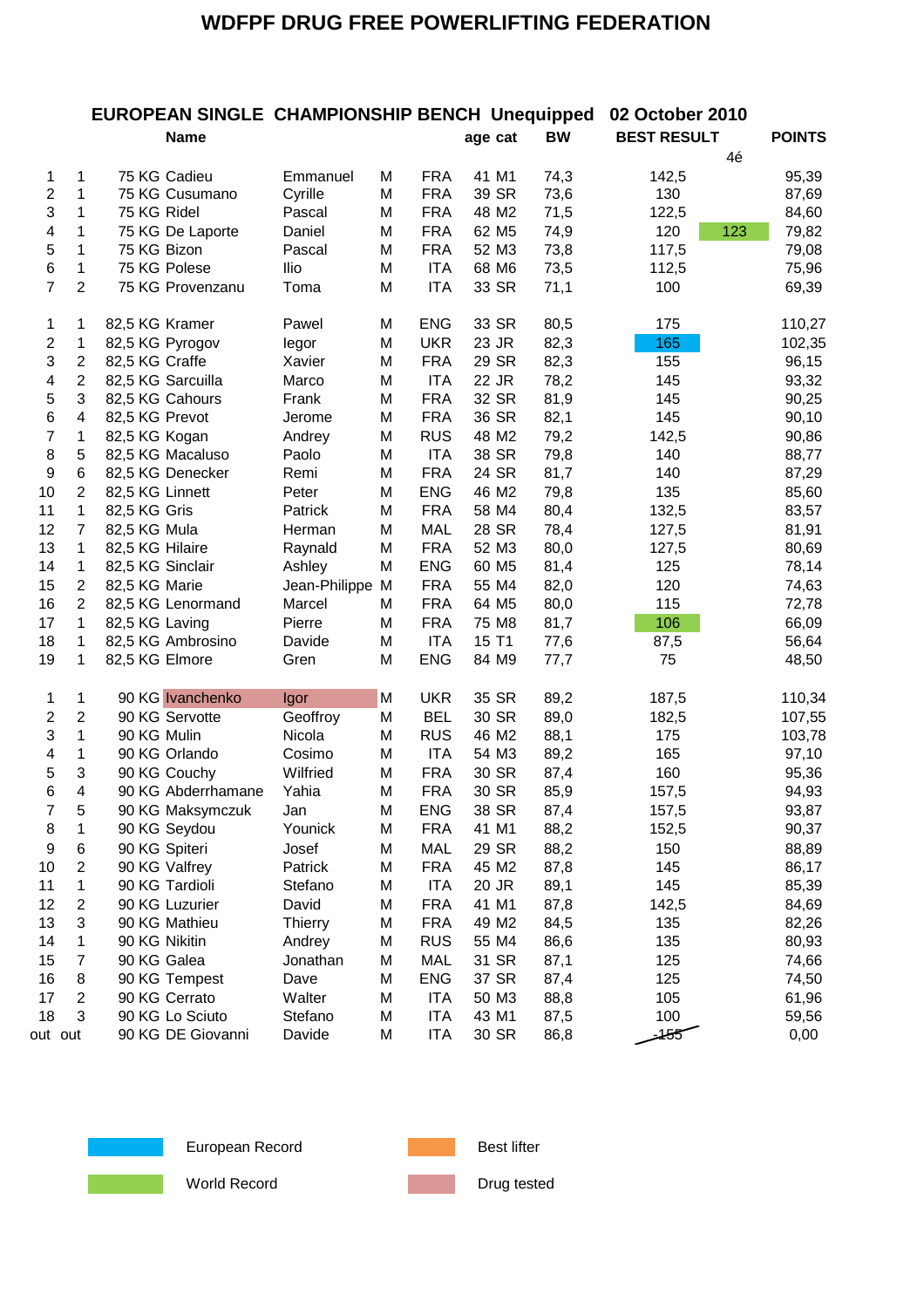|                         |                         | <b>EUROPEAN SINGLE CHAMPIONSHIP BENCH Unequipped</b> |                |   |            |                   |       | 02 October 2010    |               |
|-------------------------|-------------------------|------------------------------------------------------|----------------|---|------------|-------------------|-------|--------------------|---------------|
|                         |                         | <b>Name</b>                                          |                |   |            | age cat           | BW    | <b>BEST RESULT</b> | <b>POINTS</b> |
| 1                       | 1                       | 100 KG Rigby                                         | Andrew         | M | <b>ENG</b> | 48 M2             | 99,60 | 4é<br>205          | 113,78        |
| $\overline{c}$          | $\mathbf{1}$            | 100 KG Kaidan                                        | Maksym         | M | <b>UKR</b> | 25 SR             | 96,30 | 197,5              | 111,37        |
| 3                       | $\overline{2}$          | 100 KG Romasenko                                     | Nikolay        | M | <b>RUS</b> | 36 SR             | 96,90 | 185                | 104,01        |
| $\overline{\mathbf{4}}$ | 3                       | 100 KG Kosobrodov                                    | Volodymyr      | M | <b>UKR</b> | 32 SR             | 95,00 | 177,5              | 100,78        |
| 5                       | $\overline{\mathbf{4}}$ | 100 KG Hickey                                        | Austin         | M | <b>IRE</b> | 30 SR             | 99,20 | 170                | 94,52         |
| 6                       | 1                       | 100 KG Belloncle                                     | Philippe       | M | <b>FRA</b> | 50 M3             | 97,50 | 162,5              | 91,08         |
| $\overline{7}$          | $\mathbf{1}$            | 100 KG Maniscalco                                    | Felice         | М | <b>ITA</b> | 19 T <sub>3</sub> | 90,40 | 155                | 90,49         |
| 8                       | $\overline{2}$          | 100 KG Danielyan                                     | Sergey         | M | <b>RUS</b> | 52 M3             | 99,30 | 155                | 86,15         |
| 9                       | 3                       | 100 KG Flett                                         | Martin         | М | <b>SCT</b> | 54 M3             | 99,80 | 152,5              | 84,56         |
| 10                      | $\overline{\mathbf{4}}$ | 100 KG Wholer                                        | Thomas         | M | <b>GER</b> | 50 M3             | 96,70 | 140                | 78,78         |
| 11                      | 1                       | 100 KG Alain                                         | Jean-Louis     | M | <b>FRA</b> | 66 M6             | 97,00 | 140                | 78,666        |
| 12                      | 1                       | 100 KG Smet                                          | Rudy           | M | <b>BEL</b> | 42 M1             | 94,50 | 135                | 76,87         |
| 13                      | 1                       | 100 KG Vallais                                       | Pierre         | M | <b>FRA</b> | 63 M <sub>5</sub> | 96,10 | 132,5              | 74,80         |
| 14                      | 5                       | 100 KG Grimaldi                                      | Franchesco     | м | <b>ITA</b> | 24 SR             | 90,30 | 115                | 67,18         |
| 15                      | $\overline{2}$          | 100 KG Tverdovskiy                                   | Evgeniy        | M | <b>RUS</b> | 61 M5             | 90,40 | 85                 | 49,62         |
| 1                       | 1                       | 110 KG Murdoch                                       | Alistar        | M | <b>ENG</b> | 43 M1             | 104,1 | 212,5              | 115,90        |
| $\overline{c}$          | $\mathbf{1}$            | 110 KG Gongarad                                      | Roland         | M | SWI        | 35 SR             | 101,4 | 210                | 115,67        |
| 3                       | $\overline{2}$          | 110 KG Kashirin                                      | Alexey         | M | <b>RUS</b> | 36 SR             | 106,2 | 205                | 111,05        |
| 4                       | 3                       | 110 KG Thomas                                        | Neil           | M | <b>ENG</b> | 38 SR             | 108,7 | 182,5              | 98,20         |
| 5                       | $\overline{\mathbf{4}}$ | 110 KG Vermerch                                      | Ludovic        | M | <b>FRA</b> | 31 SR             | 104,8 | 170                | 92,50         |
| 6                       | 5                       | 110 KG Chystopugov                                   | Olexandr       | M | <b>UKR</b> | 37 SR             | 106,8 | 170                | 91,94         |
| 7                       | 6                       | 110 KG Dufour                                        | David          | M | <b>FRA</b> | 36 SR             | 105,9 | 165                | 89,46         |
| 8                       | 1                       | 110 KG Karmazin                                      | Valery         | М | <b>UKR</b> | 46 M <sub>2</sub> | 109,4 | 162,5              | 87,30         |
| $\boldsymbol{9}$        | $\overline{7}$          | 110 KG Tsynda                                        | <b>Aleksiy</b> | M | <b>UKR</b> | 31 SR             | 104,1 | 152,5              | 83,17         |
| 10                      | 1                       | 110 KG Kirilov                                       | Sergey         | M | <b>RUS</b> | 55 M4             | 109,3 | 150                | 80,60         |
| 11                      | $\mathbf{1}$            | 110 KG Gardie                                        | Hubert         | M | <b>FRA</b> | 61 M <sub>5</sub> | 100,2 | 145                | 80,27         |
| 12                      | $\overline{2}$          | 110 KG Nakaten                                       | Dirk           | М | <b>GER</b> | 42 M1             | 100,3 | 145                | 80,23         |
| 13                      | $\overline{2}$          | 110 KG Bellevergue                                   | Alain          | M | <b>FRA</b> | 59 M4             | 100,7 | 135                | 74,57         |
| 14                      | $\mathbf{1}$            | 110 KG Cavarrette                                    | Mario          | M | <b>ITA</b> | 70 M7             | 100,3 | 70                 | 38,73         |
| out out                 |                         | 110 KG Delapierre                                    | Jean-Paul      | М | <b>FRA</b> | 61 M5             | 108,9 | -130               | 0,00          |
| 1                       | 1                       | 125 KG Dada                                          | Gary           | м | <b>ENG</b> | 39 SR             | 119,9 | 200                | 105,42        |
| 2                       | $\mathbf{1}$            | 125 KG Perov                                         | Pavel          | M | <b>RUS</b> | 44 M1             | 116,2 | 195                | 103,41        |
| 3                       | $\overline{2}$          | 125 KG Vermerch                                      | Frederic       | М | <b>FRA</b> | 39 SR             | 115,5 | 172,5              | 91,58         |
| $\overline{\mathbf{4}}$ | $\mathbf{1}$            | 125 KG Di Luca                                       | Jimi           | M | SWI        | 57 M4             | 111,5 | 152,5              | 81,56         |
| 5                       | $\mathbf{1}$            | 125 KG Maniscalco                                    | Rosario        | M | <b>ITA</b> | 45 M2             | 120,2 | 145                | 76,39         |
| 6                       | $\overline{2}$          | 125 KG Pilling                                       | Leslie         | M | <b>ENG</b> | 55 M4             | 115,7 | 130                | 69,00         |
| $\overline{7}$          | $\overline{2}$          | 125 KG Intile                                        | Antonnio       | M | <b>ITA</b> | 42 M1             | 119,1 | 120                | 63,34         |



European Record **Best lifter** Best lifter



1 1 + 145 KG Mellor Graham M ENG 16 T2 175,0 130 132,5 62,84

World Record **Drug tested** Drug tested